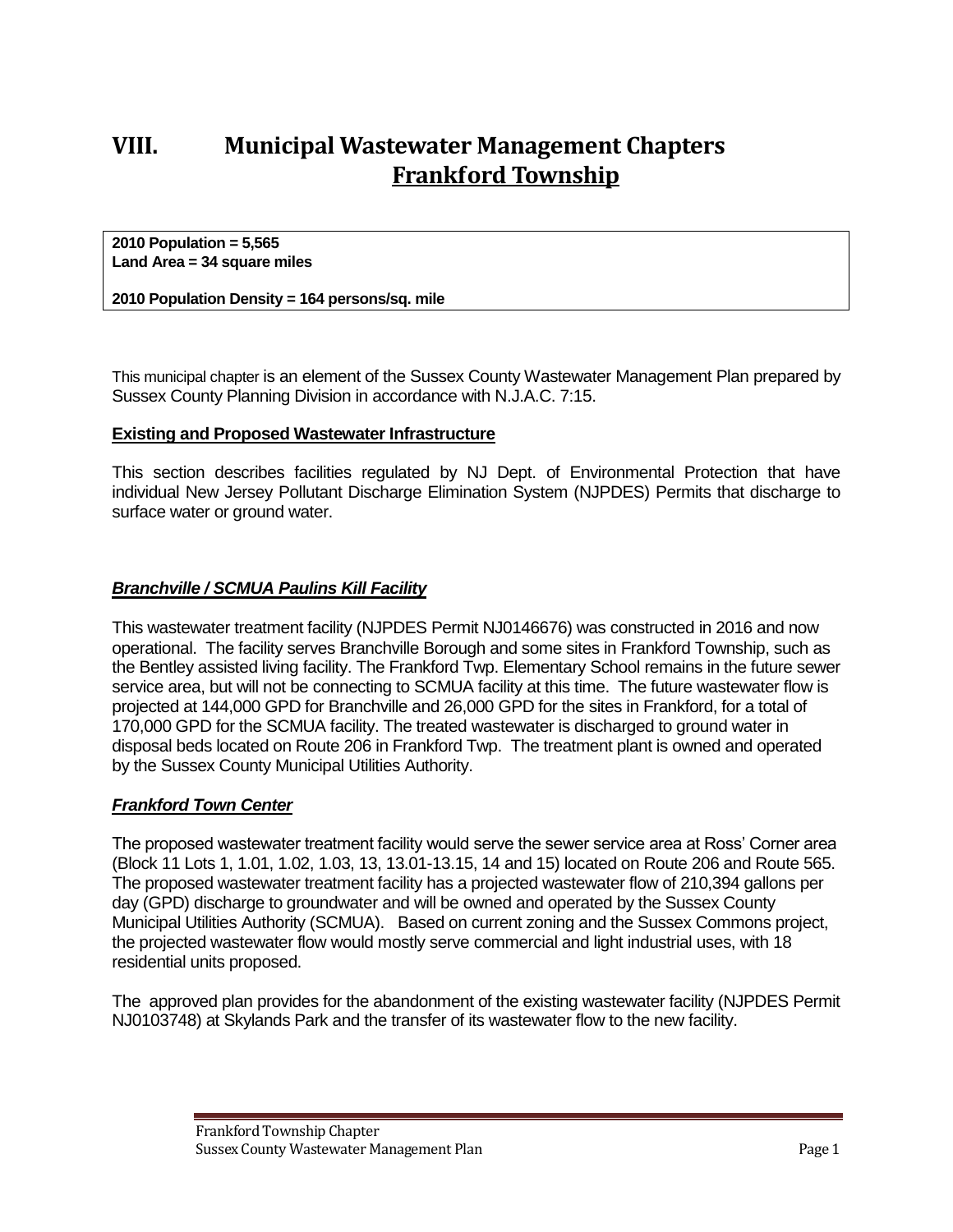### *Sussex County/ Homestead Complex*

This existing wastewater treatment facility (NJPDES Permit No.NJ0022063) serves the County facilities located on Morris Turnpike, including the Fire Academy (partially located in Hampton Township), Main Library, two group homes for seniors, and maintenance garages. It also serves the Homestead nursing home which is privately owned. The current annual average flow is 18,200 GPD and the permitted flow for this facility is 50,000 GPD. The treated wastewater is discharged to the Paulins Kill River classified as FW2-NT, Category One. The treatment plant is owned by the County of Sussex and operated by the Sussex County MUA.

# *Frankford Township - Skylands Park Management*

This wastewater treatment facility (NJPDES Permit No. NJ0103748) served the 28-acre Skylands Park minor league baseball stadium located at Ross's Corner, on Route 206 and Route 565. There is a 4,200 –seat stadium and 24,000 square foot sports activity center, with projected wastewater flow of 12,600 gallons per day. Since the site includes a wastewater recycling treatment system, the actual discharge to ground water remains under 1,989 GPD. The treatment plant would be abandoned in future, and wastewater flow directed to the Frankford Town Center treatment plant when it is constructed.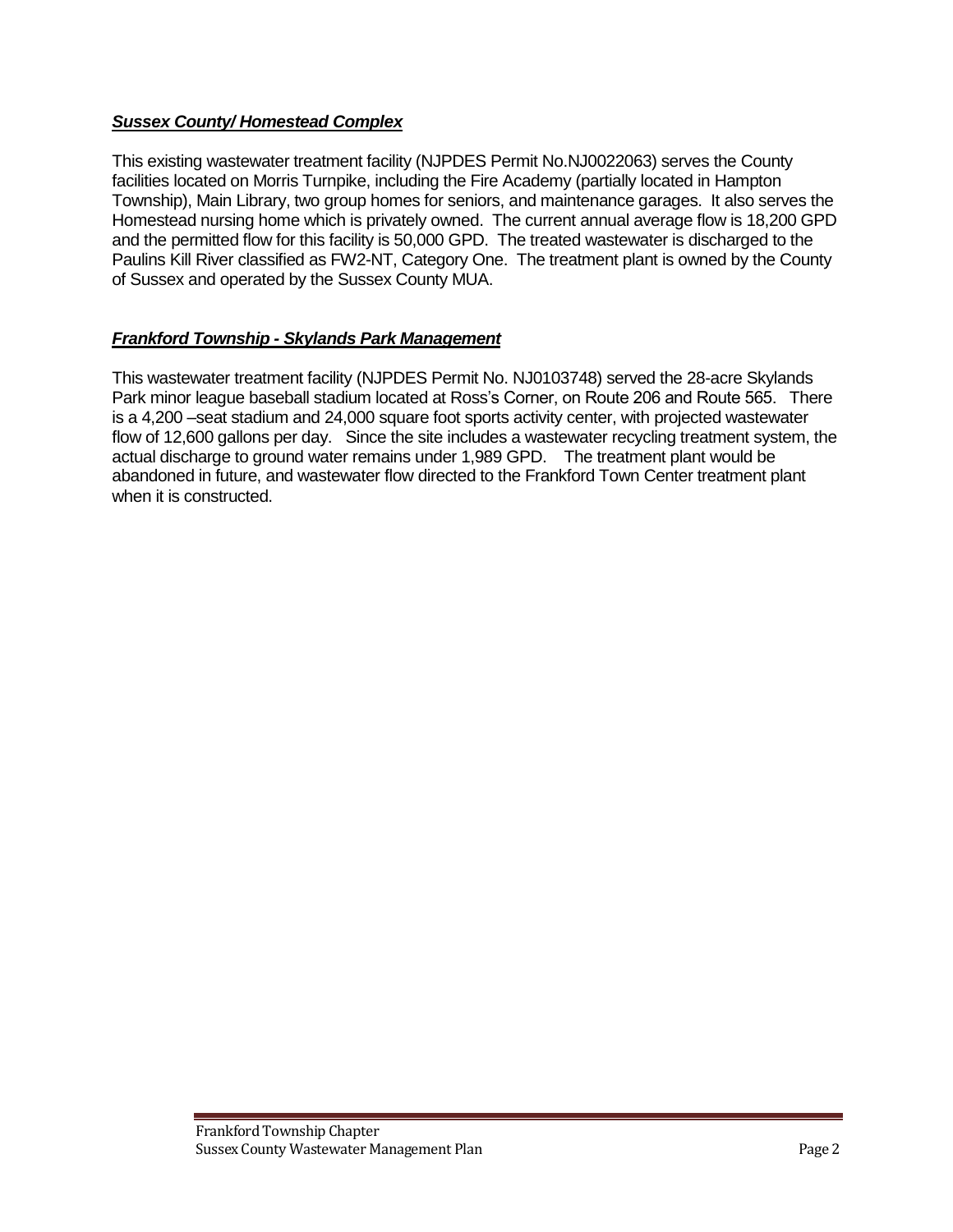The following table lists facilities typically constructed prior to State regulations, and are governed by a T-1 Permit, which is a "General Permit for Sanitary Subsurface Disposal" for discharges greater than 2,000 gallons per day.

# **Table A -Existing NJPDES T-1 Facilities:**

| <b>NJPDES</b> | <b>Facility</b><br><b>Name</b>         | <b>Project Summary</b>                                                 | <b>Block</b> | Lot            | <b>Street</b><br><b>Address</b> | X<br>Coord. | $\overline{\mathsf{Y}}$<br>Coord. |
|---------------|----------------------------------------|------------------------------------------------------------------------|--------------|----------------|---------------------------------|-------------|-----------------------------------|
|               |                                        |                                                                        |              |                |                                 |             |                                   |
| NJG0109541    | <b>Culver Brook</b><br>Apts.           | 16 units in apartment<br>bldg.                                         | 58           | 6              | 96 Union<br>Turnpike            | 424177      | 843203                            |
| NJG0135283    | <b>Culver Lake</b><br><b>Golf Club</b> | 9-hole golf club<br>with restaurant<br>$(100 \text{ seats})$           | 51           | $\overline{2}$ | 125 E.<br>Shore<br>Road         | 424828      | 845577                            |
| NJG0100838    | Frankford<br>Township<br>School        | School with<br>capacity for 700<br>students and 100<br>staff           | 25           | 23             | 2 Pines<br>Road                 | 440150      | 848441                            |
| NJG0134473    | Harmony<br>Ridge<br>Campground         | Campground with<br>225 sites                                           | 68           | $\overline{7}$ | Mattison<br>Avenue              | 423618      | 858732                            |
| NJG0085944    | Kymer<br>Camping<br>Resort             | Campground with<br>250 campsites, 4<br>bathhouses,<br>laundry facility | 42           | 18             | 69 Kymer<br>Road                | 422428      | 841892                            |
| NJG0128406    | <b>Sussex</b><br>County<br>Fairgrounds | Fairgrounds with<br>admin. offices and<br>public restrooms             | 11           | $\overline{4}$ | Plains<br>Road                  | 429520      | 860972                            |
| NJG0134325    | <b>Yetters Diner</b>                   | 130-seat<br>restaurant with 4<br>bedroom house                         | 18           | 5.01           | 89 Route<br>206                 | 406461      | 845702                            |
| NJG0227412    | Chatterbox<br>Drive Inn                | Restaurant                                                             |              |                | <b>Rt. 15 and</b><br>Rt. 206    | 433295      | 832330                            |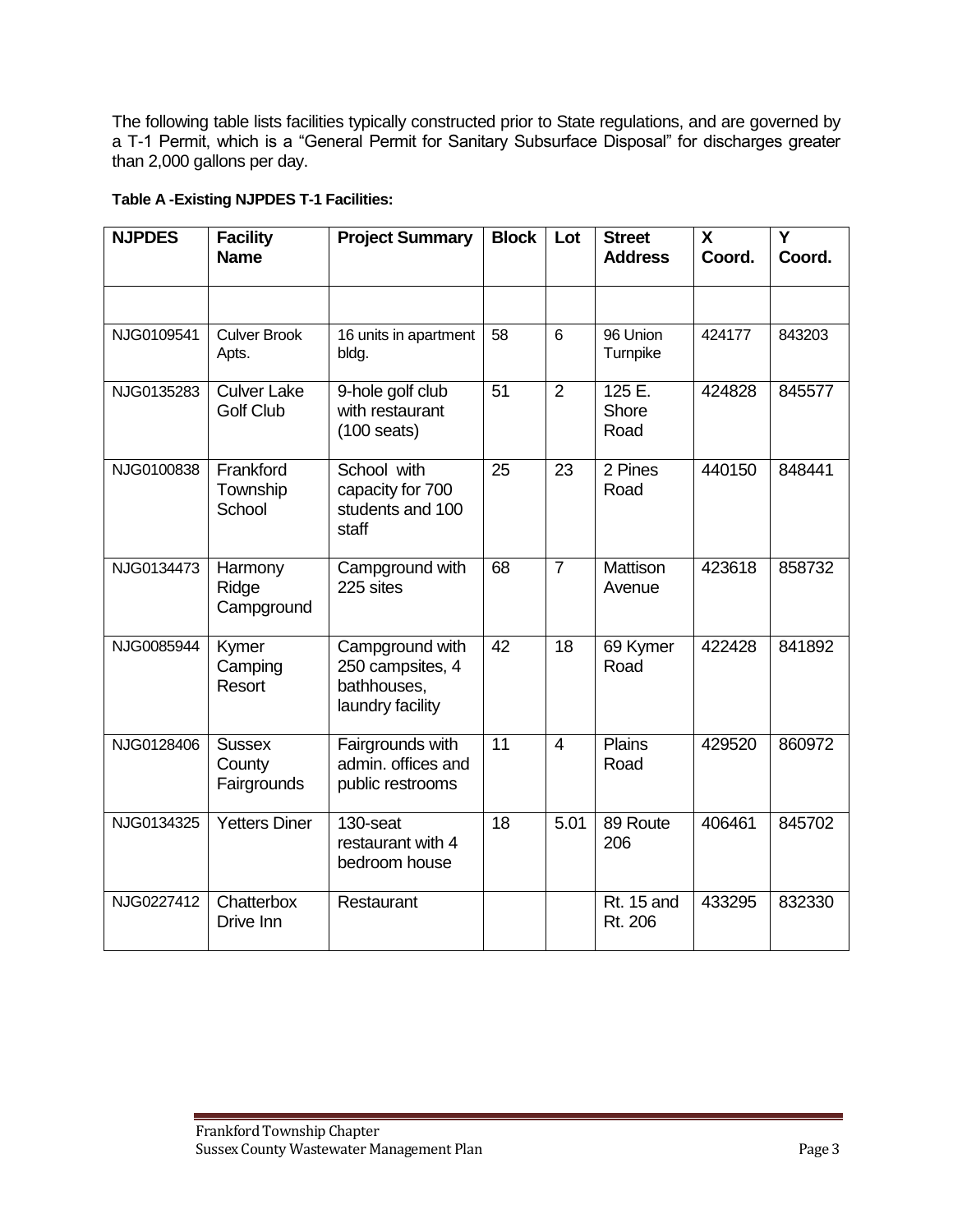# Municipal Chapter – Frankford Township Wastewater Facilities Tables

The wastewater facility tables for all sanitary and/or process wastewater discharge to surface water facilities and those sanitary/ and/or process wastewater discharge to groundwater facilities discharging greater than 2000 gallons per day (i.e., requiring NJPDES permits) are listed below, based on whether they are domestic or industrial wastewater treatment facilities, and whether they have service areas that affect more than one municipality.

**On-Site Domestic Treatment Facilities**– These facilities are listed in Tables insert ##s here.

**Industrial Wastewater Facilities** – These facilities are listed in Tables insert ##s here.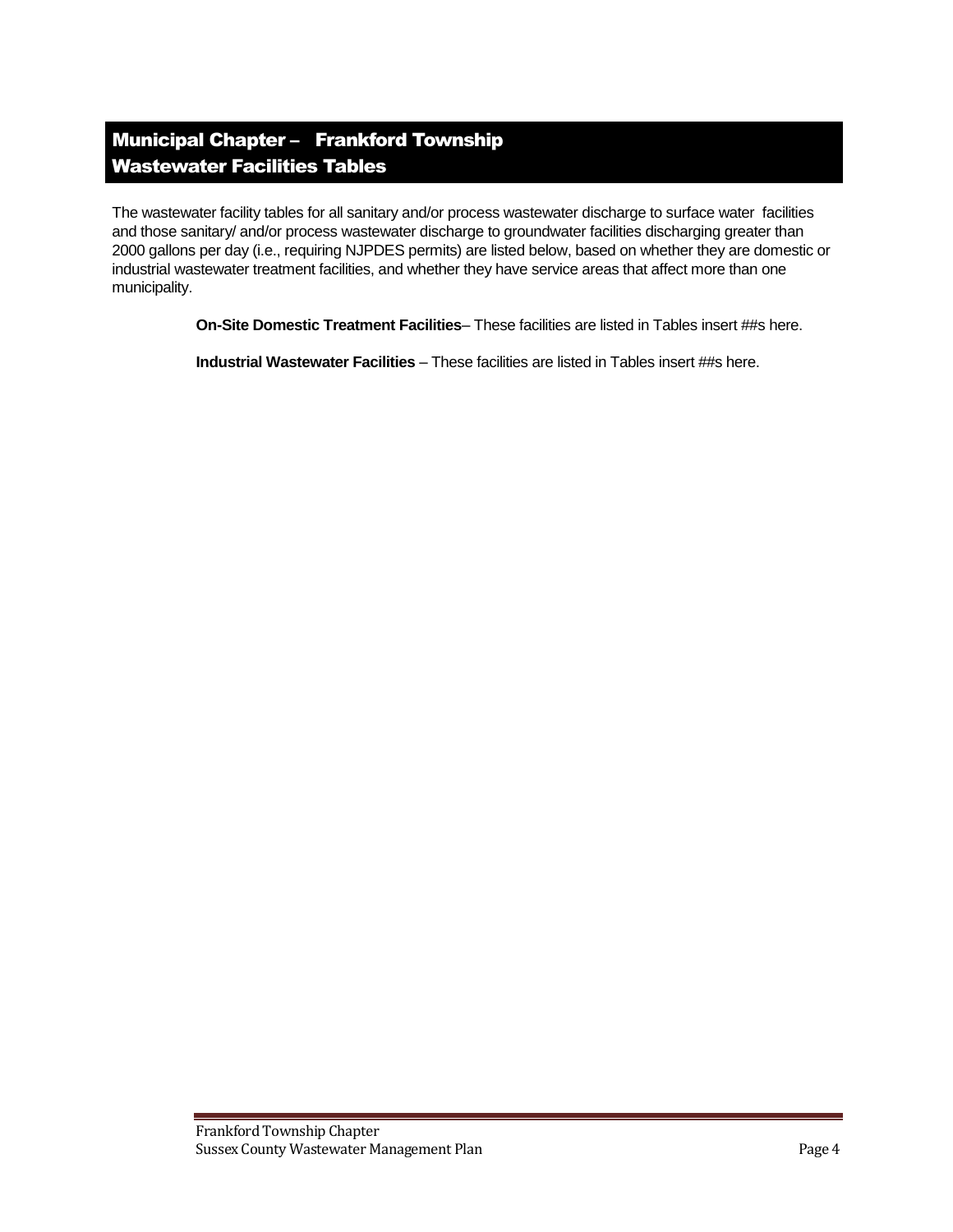### **ON-SITE DOMESTIC TREATMENT FACILITIES FACILITY NAME: SUSSEX COUNTY HOMESTEAD FACILITY**

| 1. Existing or proposed facility:                                                                                              | Existing                             |                                   |  |  |
|--------------------------------------------------------------------------------------------------------------------------------|--------------------------------------|-----------------------------------|--|--|
| 2. New Jersey Pollutant Discharge Elimination<br><b>System Permit Number:</b>                                                  | NJ0022063                            |                                   |  |  |
| 3. Discharge to ground water (DGW) or surface<br>water (DSW):                                                                  | <b>DSW</b>                           |                                   |  |  |
| 4. Receiving water or aquifer:                                                                                                 | Paulins Kill River                   |                                   |  |  |
| 5. Classification of receiving water or aquifer:                                                                               | <b>FW2-NT (C2)</b>                   |                                   |  |  |
| 6. Owner of facility:                                                                                                          | <b>Sussex County</b>                 |                                   |  |  |
| 7. Operator of facility:                                                                                                       | <b>Sussex County MUA</b>             |                                   |  |  |
| 8. Co-Permittee of facility (where applicable):                                                                                |                                      |                                   |  |  |
| 9. Location of facility:                                                                                                       | County Route 655                     |                                   |  |  |
| a. Municipality & County                                                                                                       | Frankford Twp. - Sussex County       |                                   |  |  |
| b. Street address                                                                                                              | Morris Turnpike                      |                                   |  |  |
| c. Block(s) and Lot(s)                                                                                                         | Block 21 Lot 4                       |                                   |  |  |
| 10. Location of discharge (i.e. degrees, minutes,                                                                              |                                      |                                   |  |  |
| seconds):                                                                                                                      | b. Latitude<br>or                    |                                   |  |  |
|                                                                                                                                | c. State Plane Coordinates           |                                   |  |  |
|                                                                                                                                | $X - 421735$ Y - 835397              |                                   |  |  |
| 11. Present permitted flow or permit condition<br>(DSW) or daily maximum (DGW):                                                | 0.050 MGD                            |                                   |  |  |
| *13. Summary of population served/to be served<br>including major seasonal fluctuations:                                       | Current (Year 2015)<br>Population    | <b>Build-out</b><br>Population    |  |  |
|                                                                                                                                | $= 116$ beds total                   | $= 116$ beds total                |  |  |
|                                                                                                                                |                                      |                                   |  |  |
| *14. Summary of wastewater flow received/to be<br>received as a 3-day average flow for DSW or a<br>daily maximum flow for DGW: | Current (Year 2015) Flow<br>(in MGD) | <b>Build-out Flow</b><br>(in MGD) |  |  |
| <b>Residential flow</b>                                                                                                        |                                      |                                   |  |  |
| <b>Commercial flow</b>                                                                                                         |                                      |                                   |  |  |
| Institutional / Industrial flow                                                                                                |                                      |                                   |  |  |
| Infiltration/Inflow                                                                                                            |                                      |                                   |  |  |
| <b>Facility Total</b>                                                                                                          | $0.018$ MGD<br>0.024 MGD             |                                   |  |  |

\* Infiltration/Inflow (I/I): Existing I/I should be identified. However, additional future I/I may not be projected. (The NJPDES Treatment Works Approval regulations make numerical allowances for I/I.) The existing I/I can be carried-over and accounted for in the total future wastewater flow.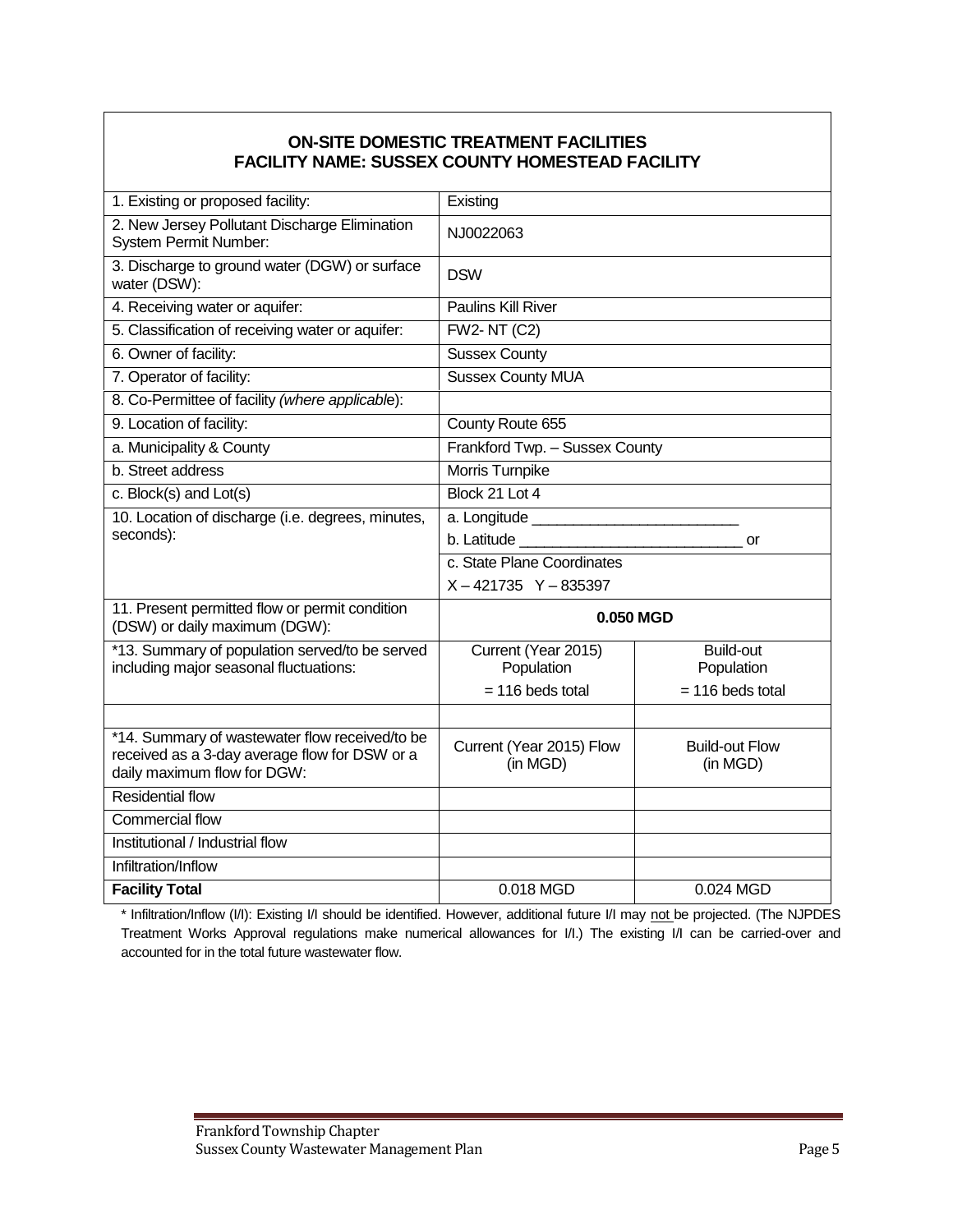#### **ON-SITE DOMESTIC TREATMENT FACILITIES FACILITY NAME: SKYLANDS PARK**

| 1. Existing or proposed facility:                                                                                              | Existing                                                                  |                                |  |  |
|--------------------------------------------------------------------------------------------------------------------------------|---------------------------------------------------------------------------|--------------------------------|--|--|
| 2. New Jersey Pollutant Discharge Elimination<br><b>System Permit Number:</b>                                                  | NJ0103748                                                                 |                                |  |  |
| 3. Discharge to ground water (DGW) or surface<br>water (DSW):                                                                  | <b>DGW</b>                                                                |                                |  |  |
| 4. Receiving water or aquifer:                                                                                                 | Martinsburg Shale                                                         |                                |  |  |
| 5. Classification of receiving water or aquifer:                                                                               | $GW-2$                                                                    |                                |  |  |
| 6. Owner of facility:                                                                                                          | Millenium Sports ~                                                        |                                |  |  |
| 7. Operator of facility:                                                                                                       |                                                                           |                                |  |  |
| 8. Co-Permittee of facility (where applicable):                                                                                |                                                                           |                                |  |  |
| 9. Location of facility:                                                                                                       |                                                                           |                                |  |  |
| a. Municipality & County                                                                                                       | Frankford Twp. - Sussex County                                            |                                |  |  |
| b. Street address                                                                                                              | Championship Drive, Route 565                                             |                                |  |  |
| c. Block(s) and Lot(s)                                                                                                         | Block 11 Lot                                                              |                                |  |  |
| 10. Location of discharge (i.e. degrees, minutes,                                                                              |                                                                           |                                |  |  |
| seconds):                                                                                                                      |                                                                           | or                             |  |  |
|                                                                                                                                | c. State Plane Coordinates X - 433664<br>$Y - 835045$                     |                                |  |  |
| 11. Present permitted flow or permit condition<br>(DSW) or daily maximum (DGW):                                                | 0.002 MGD                                                                 |                                |  |  |
| *13. Summary of population served/to be served<br>including major seasonal fluctuations:                                       | Current (Year 2015)<br>Population                                         | <b>Build-out</b><br>Population |  |  |
| <b>Total</b>                                                                                                                   |                                                                           |                                |  |  |
| *14. Summary of wastewater flow received/to be<br>received as a 3-day average flow for DSW or a<br>daily maximum flow for DGW: | Current (Year 2015) Flow<br><b>Build-out Flow</b><br>(in MGD)<br>(in MGD) |                                |  |  |
| <b>Residential flow</b>                                                                                                        |                                                                           |                                |  |  |
| Commercial flow                                                                                                                | 0.002                                                                     | 0.012                          |  |  |
| Industrial flow                                                                                                                |                                                                           |                                |  |  |
| Infiltration/Inflow                                                                                                            |                                                                           |                                |  |  |
| <b>Facility Total</b>                                                                                                          | 0.002                                                                     | 0.012                          |  |  |
|                                                                                                                                |                                                                           |                                |  |  |

*Note: The Build-out Flow is based on 4,200 seats in stadium x 3 gallons per day per seat = 12,600* 

*The proposed Frankford Town Center/ SCMUA Sewage Treatment Plant was planned to also serve Skylands Park in the future, and then this wastewater facility would be abandoned.*